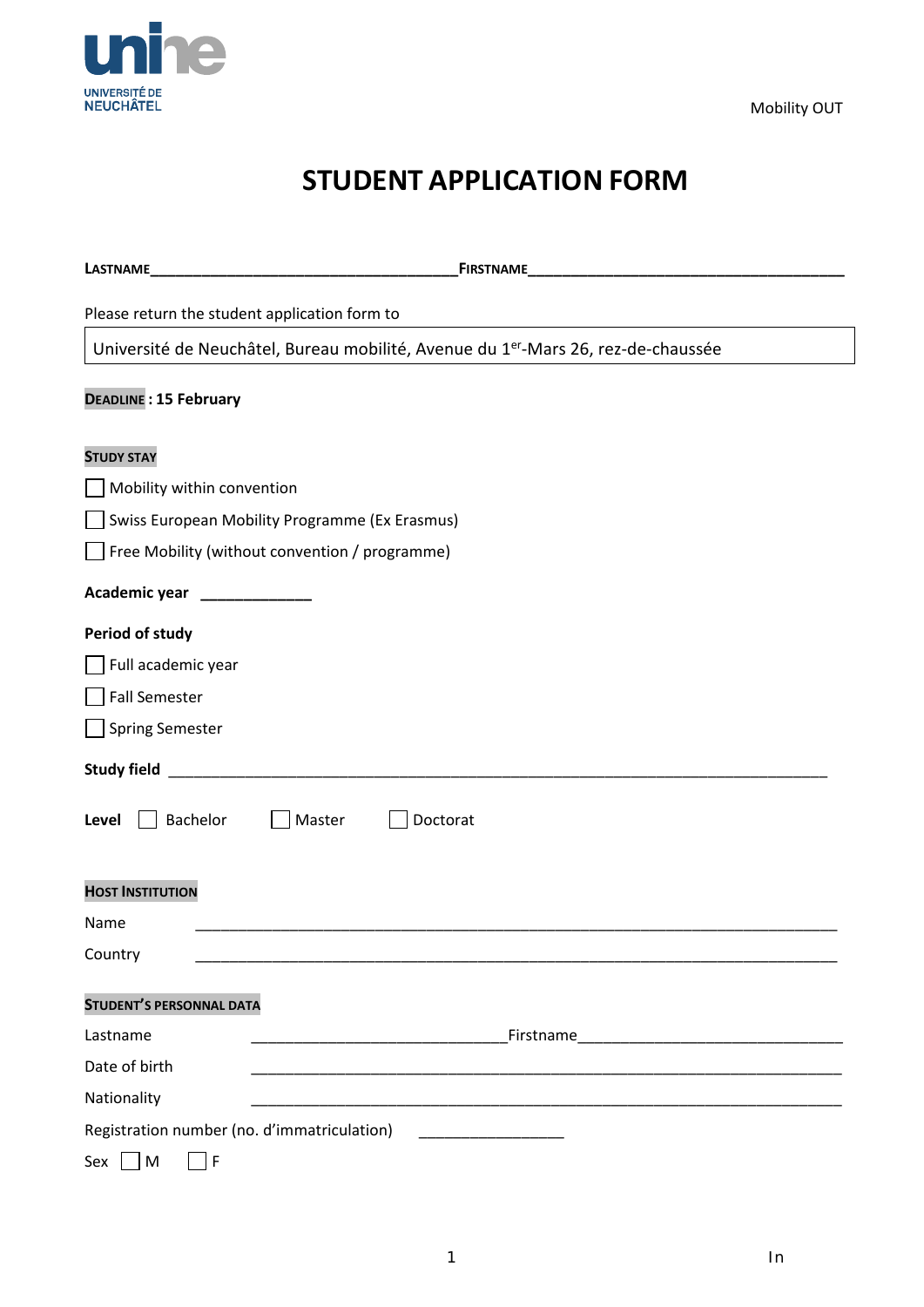## **PERMANENT ADDRESS**

| Address |                                            |  |
|---------|--------------------------------------------|--|
| City    |                                            |  |
|         |                                            |  |
|         |                                            |  |
|         | CURRENT ADDRESS, VALID UNTILL ____________ |  |
| Address |                                            |  |
| City    |                                            |  |
|         |                                            |  |
|         |                                            |  |

#### **PREVIOUS AND CURRENT STUDIES**

| Degree for which you are currently studying                              |  |
|--------------------------------------------------------------------------|--|
| Number of higher education study semesters prior to the departure abroad |  |

# **MOTIVES**

State the reasons why you wish to study abroad.

## **SWISS EUROPEAN MOBILITY PROGRAMME (EX-ERASMUS) SCHOLARSHIP**

Question reserved for the candidates applying for a SEMP exchange

Have you ever received an ERASMUS scholarship ?

No Yes if yes, in which academic year ? \_\_\_\_\_\_\_\_\_\_\_\_\_\_\_